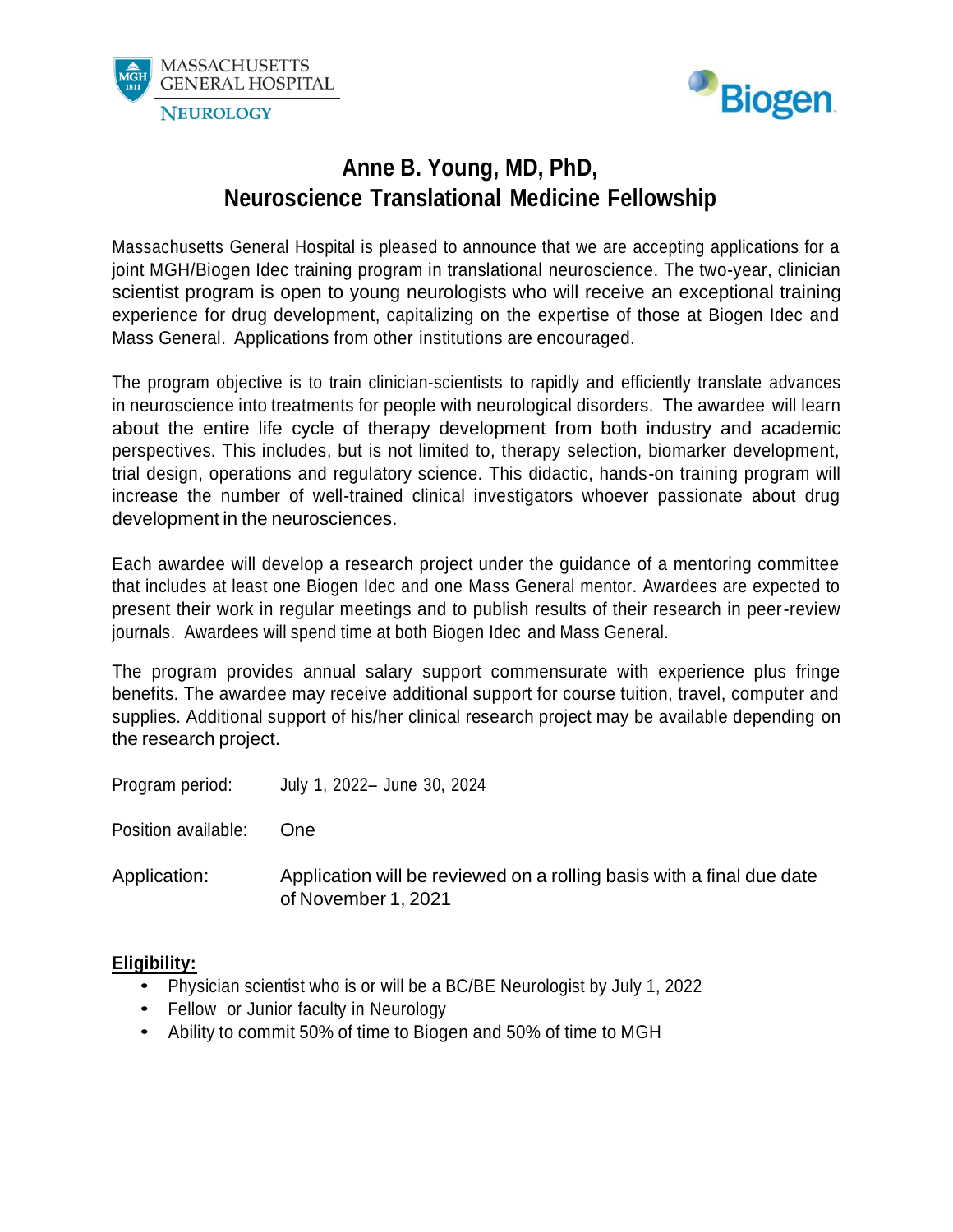



### **Applications:**

- Letter of interest outlining career goals and why and how the program would advance these career goals (2 pages maximum)
- Curriculum Vitae (CV)
- Two letters of support
- NIH Other Support current and pending grants
- Application must be submitted by November 1, <sup>2021</sup> for consideration

Your applications will be treated as confidential documents

Please submit your application in PDF format and email Erica [\(eratti1@bwh.harvard.edu\)](mailto:eratti1@bwh.harvard.edu) by November 1, 2021.

If you have any questions about the program, please feel free to reach:

Andrew J. Cole, M.D., F.R.C.P.(C.) Program Director Anne B. Young / Biogen Fellowship Massachusetts General Hospital [Cole.Andrew@mgh.harvard.edu](mailto:Cole.Andrew@mgh.harvard.edu)

Erica Ratti Program Coordinator Anne B. Young / Biogen Fellowship Massachusetts General Hospital [eratti1@bwh.harvard.edu](mailto:eratti1@bwh.harvard.edu)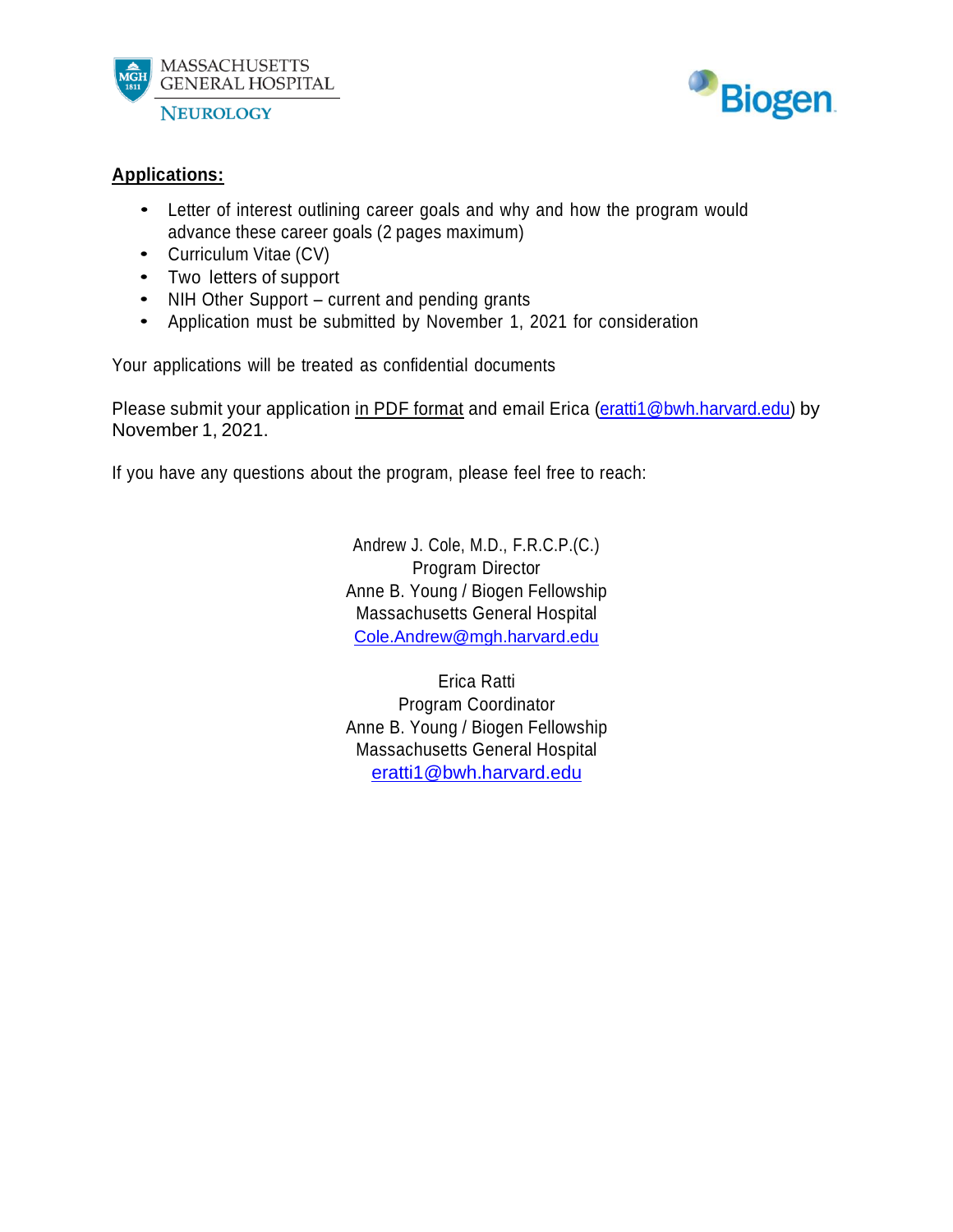# **Translational Neuroscience Fellowship Application Form**

| Applicant Information         |                                                                                                                                                             |                                                                       |                                    |                                                |                        |  |
|-------------------------------|-------------------------------------------------------------------------------------------------------------------------------------------------------------|-----------------------------------------------------------------------|------------------------------------|------------------------------------------------|------------------------|--|
| Name                          | Last                                                                                                                                                        | First                                                                 | Middle                             |                                                |                        |  |
| Date of Birth                 | MM                                                                                                                                                          | DD                                                                    | YY                                 |                                                |                        |  |
| <b>Address</b>                | City                                                                                                                                                        | State                                                                 | <b>Street</b><br>Zip Code          | Country (if other than US)                     |                        |  |
| Telephone                     |                                                                                                                                                             | Home                                                                  |                                    | Cell                                           | Emergency              |  |
| Email                         |                                                                                                                                                             |                                                                       |                                    |                                                |                        |  |
|                               |                                                                                                                                                             |                                                                       |                                    | Immigration Status - for non-U.S. citizen only |                        |  |
| Immigration<br><b>Status</b>  | Permanent<br>Resident                                                                                                                                       | Expiration date (MM/DD/YY)                                            |                                    |                                                |                        |  |
|                               | Visa Holder                                                                                                                                                 | Type of Visa<br>J <sub>1</sub><br>H1<br>F1<br>Others (please specify) |                                    | Experation date (MM/DD/YY)                     |                        |  |
|                               |                                                                                                                                                             |                                                                       | <b>Education and Certification</b> |                                                |                        |  |
| Premedical<br>Degree          |                                                                                                                                                             | Degree                                                                |                                    | Institution                                    | Year Graduated         |  |
| <b>Medical Degree</b>         |                                                                                                                                                             | Degree                                                                |                                    | Institution                                    | Year Graduated         |  |
| <b>ECFMG</b><br>Certificate   | If you are foreign trained and/or graduated from a non-US medical school, please provide your ECFMG<br>information and include a copy of ECFMG certificate. |                                                                       |                                    |                                                |                        |  |
|                               | Foreign Trained Country                                                                                                                                     |                                                                       |                                    | Certification #                                | Issued Date (MM/DD/YY) |  |
| State License in<br><b>US</b> |                                                                                                                                                             | State                                                                 |                                    | License #                                      |                        |  |
|                               | <b>State</b>                                                                                                                                                |                                                                       |                                    | License #                                      |                        |  |